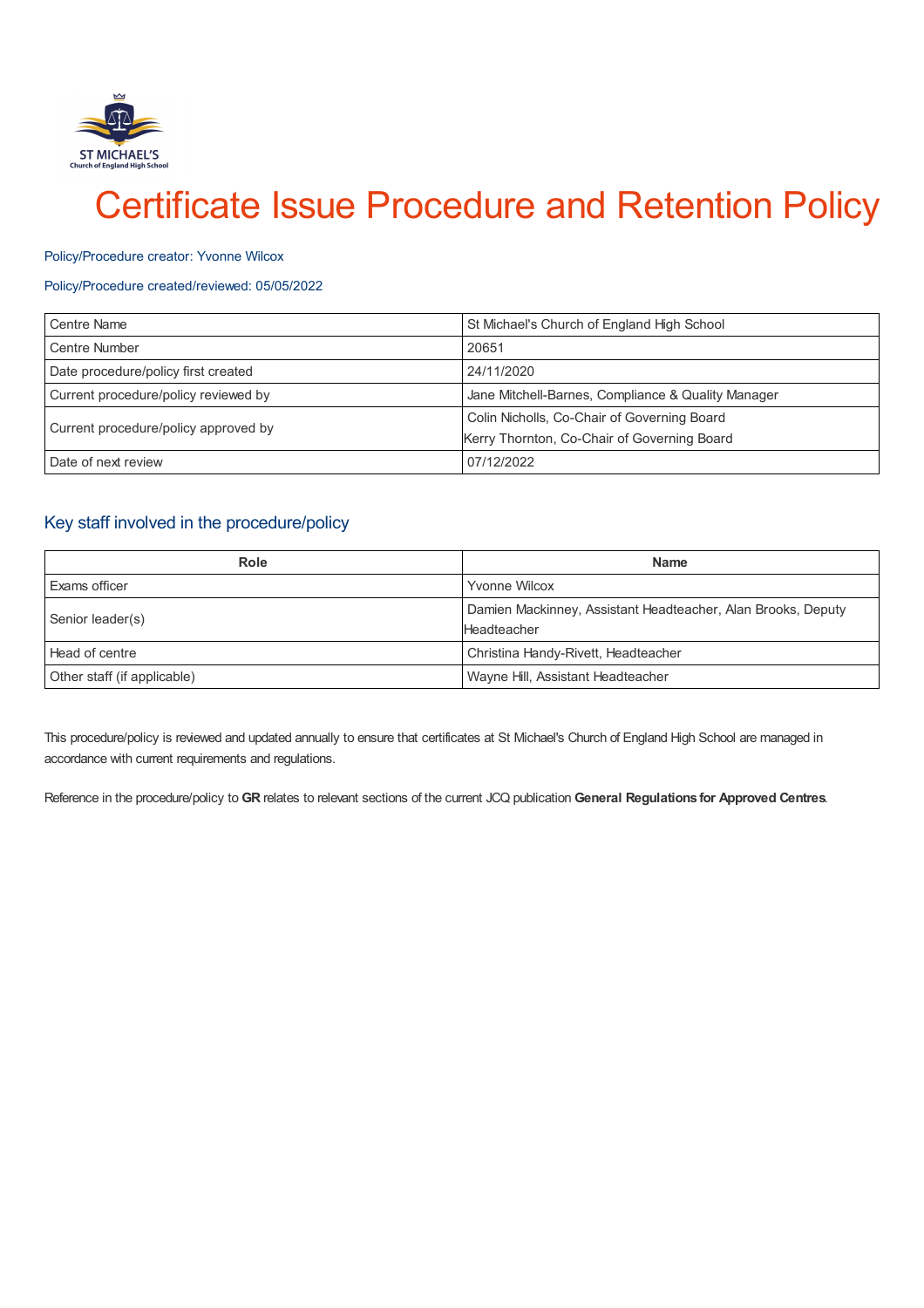# Introduction

Certificates are provided by awarding bodies after examination results have been confirmed. Certificates always remain the property of the awarding bodies.

# Purpose of the procedure/policy

The purpose of this procedure/policy is to confirm how St Michael's Church of England High School issues examination certificates to candidates and the policy for the retention of any unclaimed/uncollected certificates in compliance with JCQ regulations.

# Issue of certificates

St Michael's Church of England High School will:

- distribute certificates to all candidates without delay and regardless of any disputes (GR 5.14)
- not withhold any certificate without prior permission from the relevant awarding body which will only be given in very exceptional circumstances (GR 5.14)
- $\bullet$  keep a record of the certificates that are issued (GR 5.14)
- return any certificates requested by the awarding bodies as certificates always remain the property of the awarding bodies (GR 5.14)

The receipt of certificates from awarding bodies and arrangements for the issue of certificates to candidates is managed by the exams manager..

## Arrangements for the issue of certificates

- certificates are collected and signed for
- certificates may be collected on behalf of a candidate by a third party over the age of 18, provided they have been authorised to do so
- certificates are not withheld from candidates who owe fees
- the centre retains certificates for 10 years
- lost certificates can be requested from the relevant exam boards

Candidates are informed of the arrangements for the issue of certificates as follows:

candidates are informed of the arrangements for the collection of certificates on results day. Candidates are given this information on a form, which also provides details of how to authorise the collection by a third party.

#### Where unable to claim/collect certificates under the normal arrangements

• candidates may arrange for certificates to be collected on their behalf by providing the Exams Manager with written or email permission/authorisation; authorised persons must provide ID evidence on collection of certificates

## Record of issued certificates

a record of certificates that are have been issued confirms the name and form of the student. These records are kept for 10 years in a locked filing cabinet within the exams manager's office.

### **Additional information:**